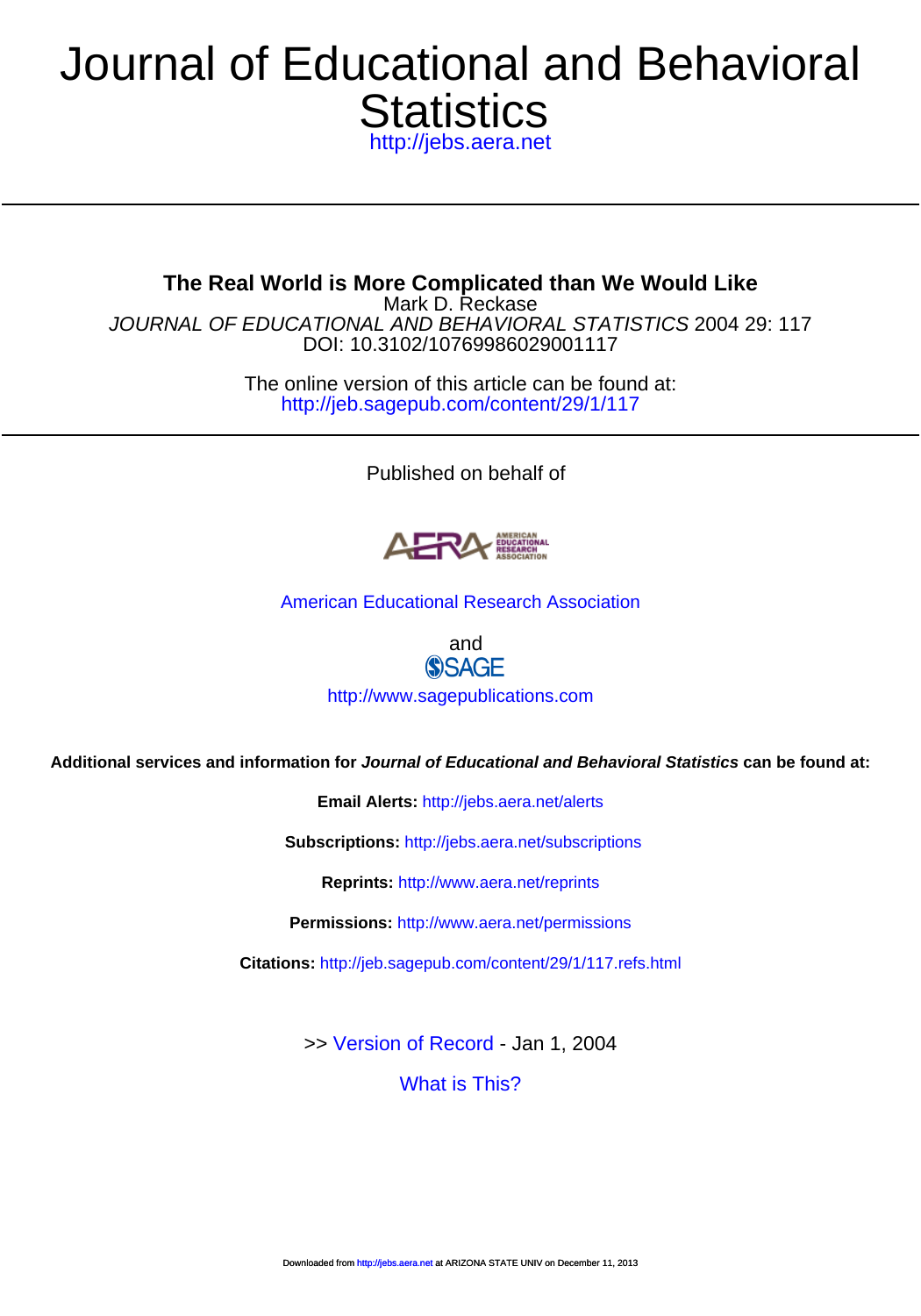## **The Real World is More Complicated than We Would Like**

#### **Mark D. Reckase**

*Michigan State University*

It is understandable that parents, policy makers, educators, etc. want to know how schools are functioning. Extensive resources are expended on the educational enterprise and it is only reasonable that the impact of those resources be determined. However, determining the amount of change in students' skills and knowledge is not easy. Further, there is a desire to use relatively simple models to represent and report the results, but the reality is not as simple as we would like and using the simple models for the purposes of making reports understandable may lead to misleading interpretations. To illustrate these points, a simple model of growth is provided and its use is discussed to show why it can lead to misleading results. Then, the more complex situation of growth measurement using educational assessments is considered. Finally, the implications for value-added analyses will be addressed with some suggestions about how using over simplified models may lead to misleading results.

#### **A Simple Conception of Growth**

A simple conception of the measurement of growth is marking the height of a child on a wall to show the increase of height with age. In the old days, this would be done by making a pencil mark directly on the wall or by making notches in a door frame. Now there are paper charts taped to the wall with the foot and inch scale indicated on the chart. From the marks on the wall, or chart, it is easy to see the amount of growth and when the growth occurred if dates are attached to the specific marks.

Many educators and policy makers would like to have a similar chart for students' growth in academic subjects. As students progress in learning reading, mathematics, science, etc. a chart could be used for each student with marks showing the amount of growth at specified points in time. To support such uses, test developers have produced vertical scales for academic subject matter areas that cover multiple grades. Although there are warnings against over interpreting these scales, the existence of these scales seems to indicate the simple growth chart for height can be used as a model for reporting academic learning.

But the height chart does not work as well as a measure of growth as it at first seems. As children grow, they grow in more ways than height. They increase in weight and girth. The lengths of arms and legs and head sizes change as well. In fact, there is usually a point when children stop increasing in height. After that point in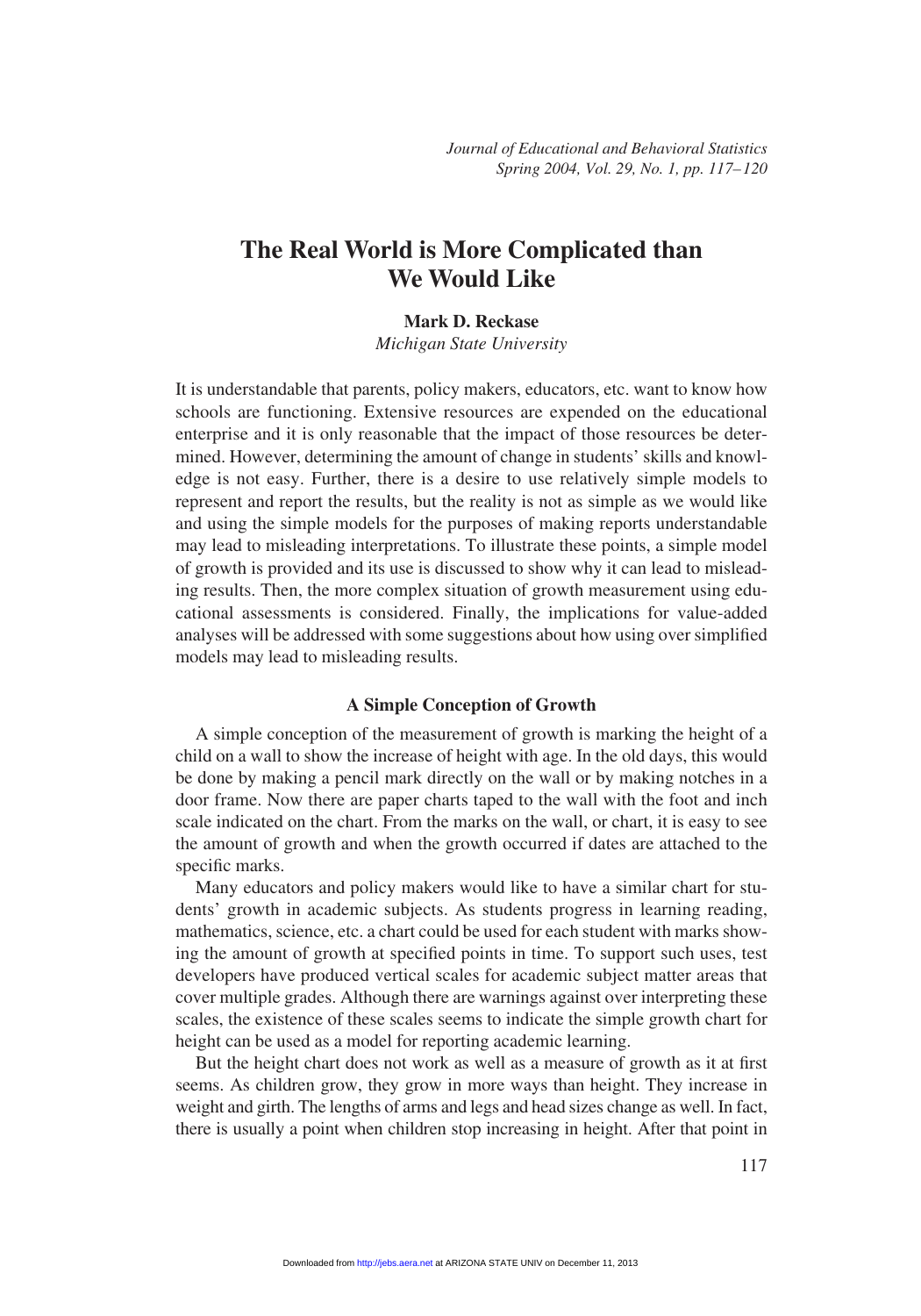#### *Reckase*

time, they usually continue to increase in weight and girth. For me personally, I have stopped increasing in height and weight, but somehow the circumference at my waist continues to increase. To accurately model growth, we need to think about change in a multidimensional way rather than using a single unidimensional scale.

Although this will seem unreasonable here, it is possible to create a growth scale for use with children that shifts from height to weight as the increase in height slows to a stop. Such a scale is typically not considered because the numerical scales for height and weight are so different. But suppose that the scale for weight were converted to a new scale with a range from 0 to 84 and the same mean and standard deviation as height measures in inches for students at, say, 14 years of age. Then, after age 14, weight could be used to continue the growth trend started with 14 years of height data.

For young ages, changes in height are highly correlated to changes in weight so it might be reasonable to use one as a proxy for the other. For example, grade-4 weight might be used to predict grade-4 height and the difference between the predicted height and the grade-5 height might be a reasonable indicator of growth in height. That process would not work to assess growth for 20-year-olds, because the change in weight is no longer highly correlated with change in height. The relationship between the variables is not the same for the different age groups.

#### **Growth in Academic Domains**

Of course, such growth scales and growth predictors do not seem reasonable, but they do mirror what is done with vertical scales for academic areas. For mathematics, for example, tests at the 3rd-grade level measure predominantly arithmetic skills. By 8th grade, the test shifts to problem solving, pre-algebra, and algebra skills. Yet, the way that results are reported on the vertical scales seem to imply that the tests are measuring the same thing.

The real situation is actually more complicated then this cross grade example. Within the tests at a grade, the difficulty items may be measuring different combinations of skills than the easy items. For a 10th-grade mathematics test, the hard items tend to be from coordinate geometry with a heavy emphasis on manipulating abstract mathematical content. The easier items tended to deal more with arithmetic problems solving and computation. As a result, differences in scores at the bottom end of the score scale indicated differences in arithmetic problem solving skills while differences at the top end of the score scale indicated differences in skills for manipulating abstract mathematical concepts (Miller & Hirsch, 1992). This is not a serious problem for this test, because care is taken to make all test forms provide this same pattern of relationships. However, it is unlikely that verticallyscaled, grade-level tests have been analyzed to discover the multivariate structure and the relationship of that structure to item difficulty, or that the creation of multiple forms takes these relationships into account.

The implication of these types of findings is that the simple model of the height chart does not apply to academic testing. Rather, growth in student performance may take a circuitous path through many domains of test content. The tests that are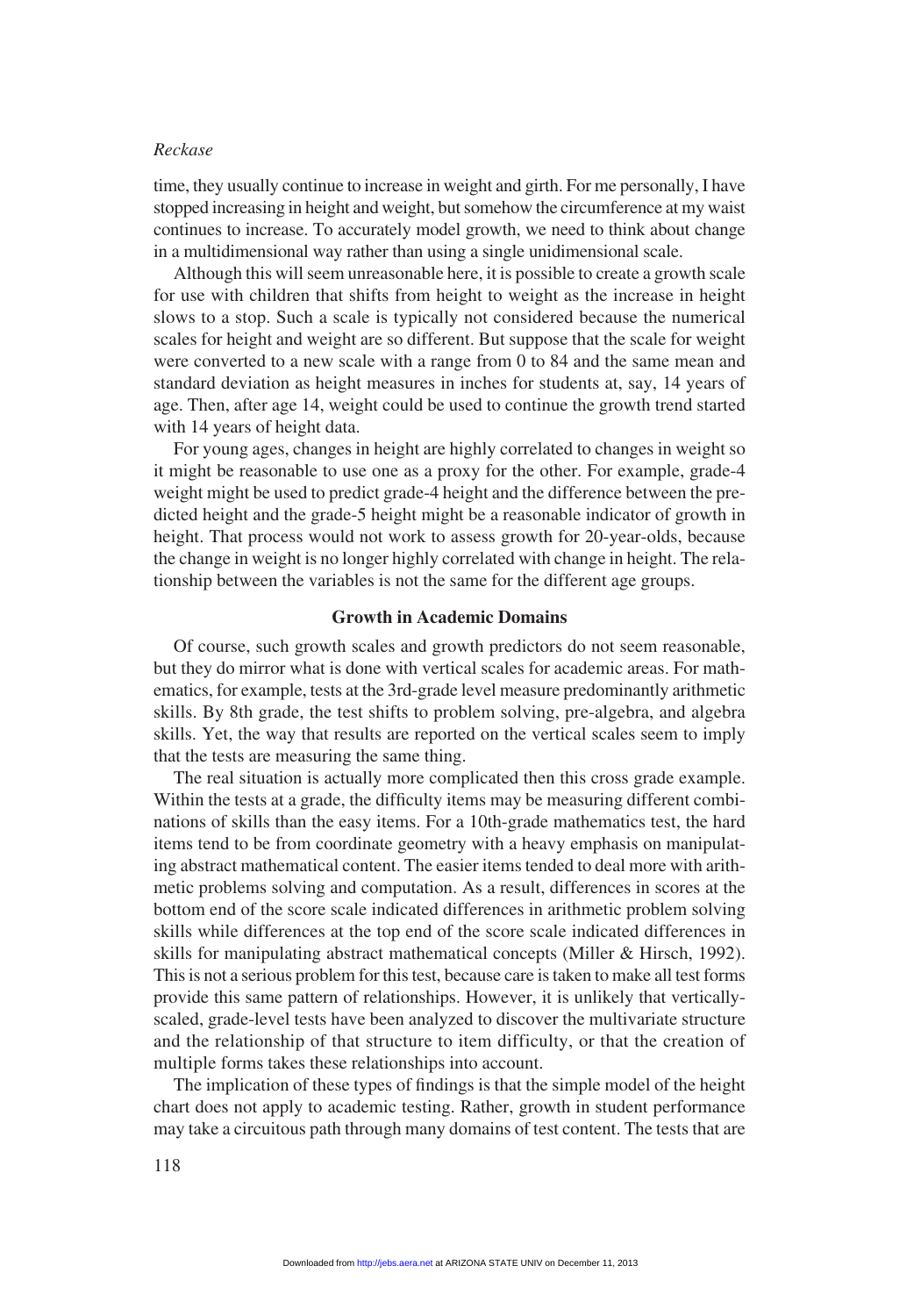#### *The Real World is More Complicated than We Would Like*

used may or may not reflect the actual path of change in knowledge and skills, but they are more complex than a single linear continuum. These complexities need to be taken into account in growth modeling. Perhaps the change in student performance should be measured along a curve that goes through a number of content dimensions instead of along a single linear continuum.

Many years ago while working in multidimensional item response theory, Wang (1986) showed that the result of applying a unidimensional item response theory model to data from test items that vary in the dimensions to which they are sensitive is a linear composite of the dimensions in the data. That is, complex relationships in the data are projected onto a line and the particular line is a weighted composite of the dimensions in the data. If the dimensions of sensitivity of the items change, such as an emphasis on geometry instead of algebra, the characteristics of the weighted composite will change. Thus, conceptually, the score scales from tests are linear, but the lines change in orientation as the tests are designed for successively higher grade levels. With enough short line segments a good approximation can be made to a curve. Of course, projecting the complex data onto a line results in the loss of information and when that linear scale is extended over many grade levels, the loss of information might be extensive.

### **The Influence of Test Structure on Value-Added Assessment**

The value-added assessment framework seems to be built on either the growth chart model or a residualized gain model much like predicting height from weight. All of the articles in this issue of *JEBS* discuss growth in performance and most use a simple difference score as an indicator of growth. If the model just presented is an accurate depiction of the ways that tests really function, then the meaning of score differences needs to be questioned. The example of the mathematics tests suggests that the difference score may be the difference between pre-algebra skills and coordinate geometry skills. These differences may be very difficult to interpret. Further, if a teacher emphasizes pre-algebra in a course, but not coordinate geometry, there may be improvements in performance that are not shown on the test because of its shift in emphasis. This shift in test content likely occurs both within tests and across grade-level test forms. Maximum change in test scores will occur if the pattern of instruction matches the shift in the construct assessed by the test. A mismatch between instruction and the assessment will result in an underestimate in students' change in performance. The equivalent from our initial example is indicating that there is no growth because height is constant even though there is a change in weight.

In one sense, this is not a problem with the methods used for analysis because the numerical values used in the procedures generally meet the distributional assumptions of the procedures. The problem comes in the interpretation of the results. Growth is defined as the difference between two numbers. Is it reasonable to compute such differences when the numbers mean different things? Rather than ignore the characteristics of the sources for the scores, statisticians need to consider the meaningfulness of the numerical scales and how that meaning changes